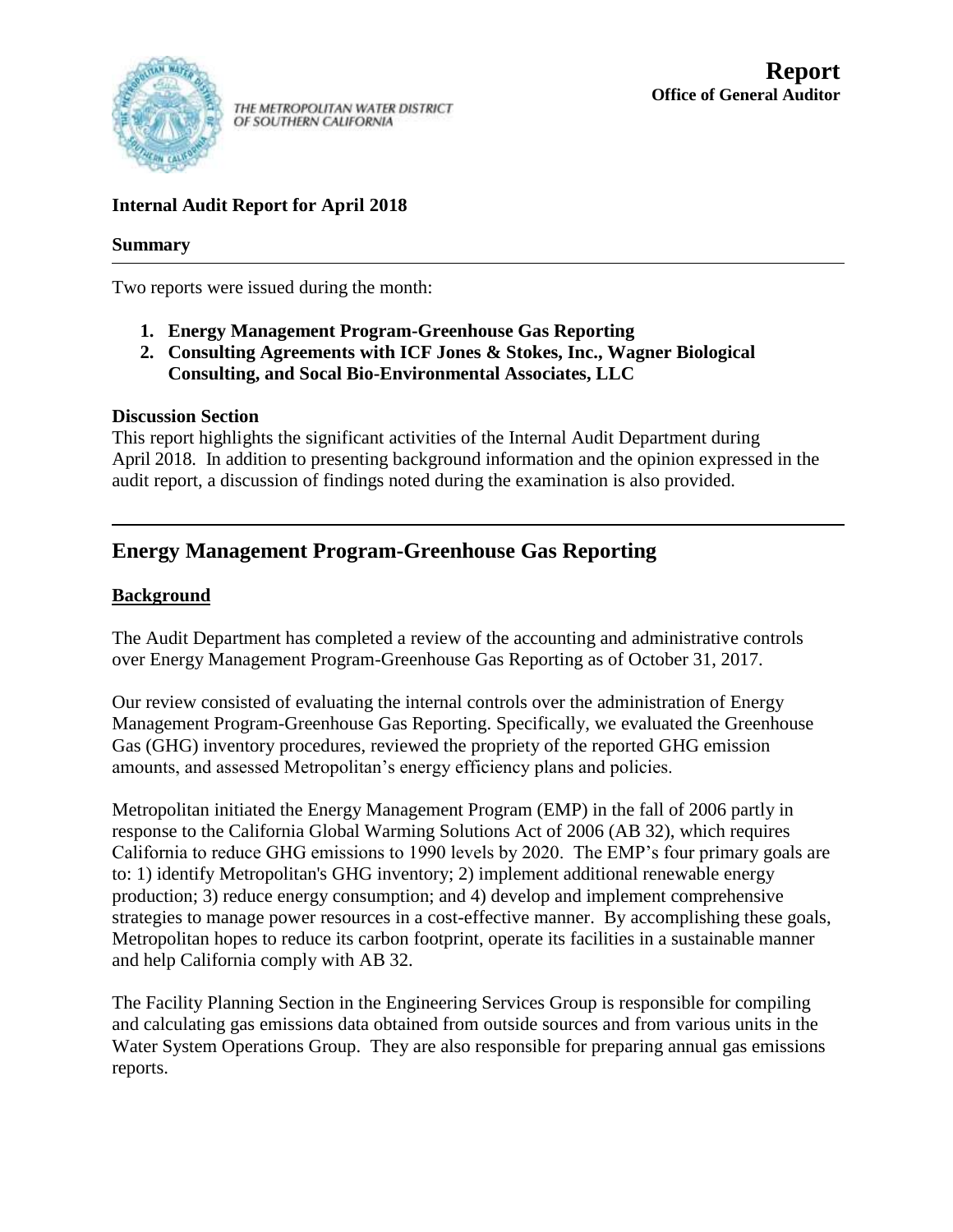# **Mandatory Reporting – California Air Resources Board (CARB)**

AB 32 tasked CARB with oversight of California's main greenhouse gas reduction programs. In December 2007 CARB approved the Mandatory Reporting of Greenhouse Gas Emissions Regulation (MRR). MRR requires entities that import or export electricity to register and report compliance via the California Electronic Greenhouse Gas Reporting Tool. Because Metropolitan occasionally imports supplemental energy for Colorado River Aqueduct pumping, the District is required to report the energy and associated GHG emissions to CARB annually; the reports must be verified by an accredited, independent consultant. For the calendar years 2015 and 2016 Metropolitan reported the following to CARB:

| <b>Gas Emission Type</b>                                                                        | 2015      | 2016   | <b>Decrease</b> |
|-------------------------------------------------------------------------------------------------|-----------|--------|-----------------|
| Carbon Dioxide Equivalent for<br>third-party purchases of imported<br>electricity (metric tons) | 54,219.00 | 174.60 | (54,044.40)     |
| Sulfur Hexafluoride $(SF_6)$ (pounds)                                                           | 7.10      | 2.60   | 4.50            |

The decrease in Carbon Dioxide Equivalent is due to lower third-party purchases of imported electricity in 2016. The decrease in  $SF<sub>6</sub>$  was due to lower maintenance requirements in 2016.

## **Voluntary Reporting – The Climate Registry**

In February 2007, the Board authorized Metropolitan's membership in the California Climate Action Registry (CCAR), a nonprofit, voluntary registry for greenhouse gas emissions. CCAR was established by California statute to help organizations create GHG inventory baselines and evaluate their emission reduction efforts. In 2010, CCAR transitioned its members to The Climate Registry (TCR), a nonprofit GHG emissions registry for North America.

Since 2007, Metropolitan has voluntarily reported annual emissions for six GHG's including Carbon Dioxide, Methane, Nitrous Oxide, Hydrofluorocarbon, Perfluorocarbon, and Sulfur Hexafluoride. TCR requires annual reports to be verified by an accredited independent consultant. For the 2015 and 2016 calendar years, Metropolitan reported the following to TCR:

| <b>Gas Emission Type</b>             | 2015<br>(metric tons) | 2016<br>(metric tons) | <b>Increase</b><br>(Decrease) |
|--------------------------------------|-----------------------|-----------------------|-------------------------------|
|                                      |                       |                       |                               |
| <b>Direct Emissions</b>              |                       |                       |                               |
| Carbon Dioxide                       | 7,560.05              | 8,252.03              | 691.98                        |
| Methane                              | 13.23                 | 13.60                 | 0.37                          |
| Nitrous Oxide                        | 85.84                 | 76.47                 | (9.37)                        |
| Hydrofluorocarbon                    | 86.68                 | 51.88                 | (34.80)                       |
| Sulfur Hexafluoride                  | 57.84                 | 28.20                 | (29.64)                       |
| <b>Total Carbon Oxide Equivalent</b> | 7,803.64              | 8,422.18              | 618.54                        |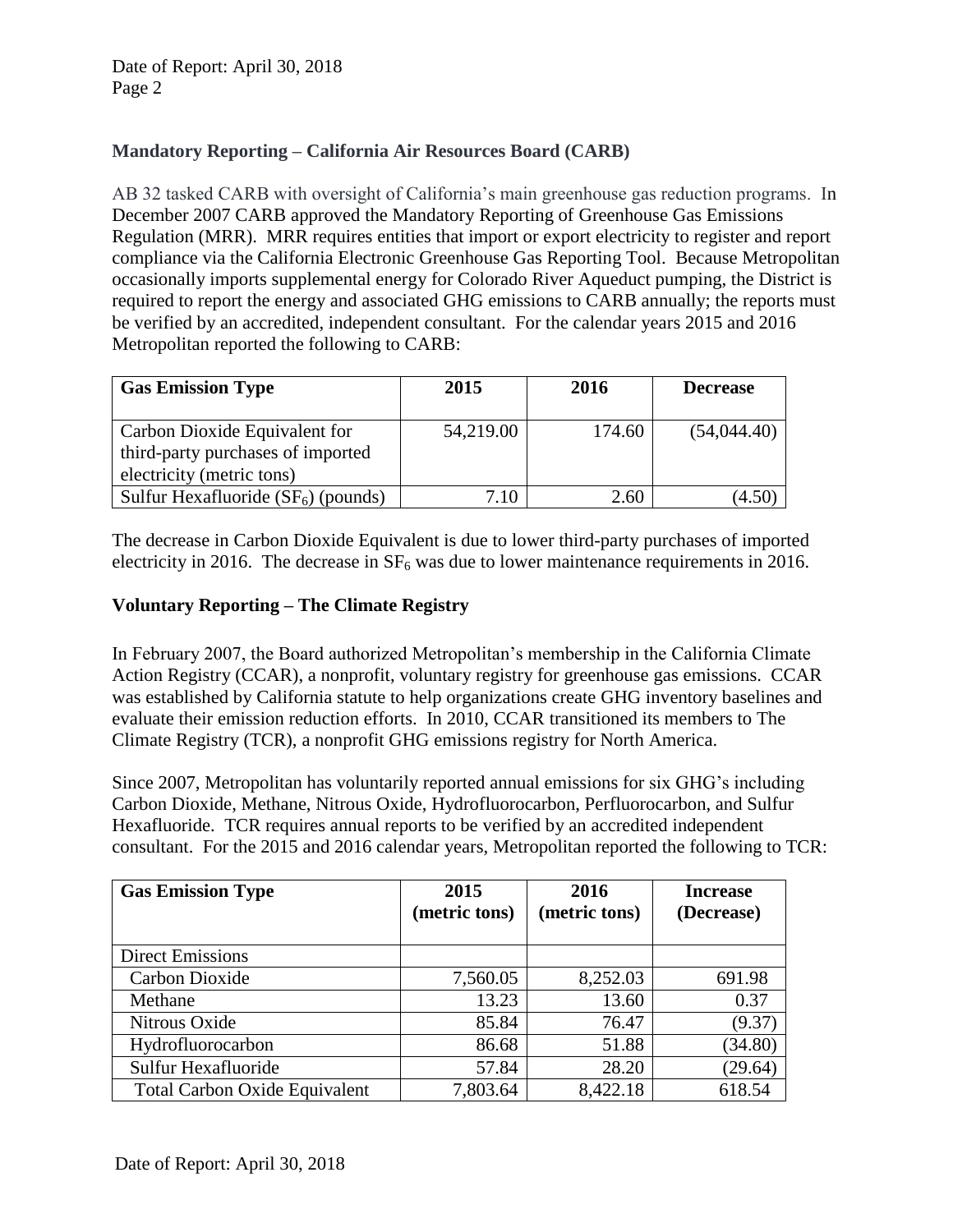| <b>Indirect Emissions</b>     |            |            |               |
|-------------------------------|------------|------------|---------------|
| Carbon Dioxide                | 407,850.19 | 231,019.67 | (176,830.52)  |
| Methane                       | 365.31     | 282.44     | (82.87)       |
| Nitrous Oxide                 | 1,193.60   | 508.37     | (685.23)      |
| Total Carbon Oxide Equivalent | 409,409.10 | 231,810.48 | (177, 598.62) |

The increase in Direct Emissions of Carbon Dioxide was due to additional portable standby generators added to the emissions inventory. The decrease in Indirect Emissions of Carbon Dioxide was the result of less electricity consumption for the Colorado River Aqueduct. Other variances resulted from normal fluctuations in maintenance or usage.

## **Opinion**

In our opinion, the accounting and administrative procedures over Energy Management Program-Greenhouse Gas Reporting include those practices usually necessary to provide for a generally satisfactory internal control structure. The degree of compliance with such policies and procedures provided effective control for the period January 1, 2015 to October 31, 2017.

#### **Comments and Recommendations**

## POLICIES AND PROCEDURES

Operating policies and procedures should be established and documented to provide a framework for achieving Metropolitan's goals and objectives. Procedures provide management with guidelines for the consistent performance of daily operations, assist in the training of new employees, and provide a source of reference for experienced personnel. Our review revealed:

- 1. Section 1.0 of Metropolitan's GHG Emissions Reporting Procedures did not include  $SF<sub>6</sub>$  and the list of circuit breakers and gas containers required for annual CARB reports.
- 2. The Data Request Log for calendar year 2015 was incomplete. Line items for "Fuel Usage/Freon Data", "Propane-All Sites", "Aviation Fuel/Propane/Welding Gas", and "SF<sub>6</sub>" under Retail Energy Use Data did not include email request and response dates.
- 3. Fees paid to independent verifiers and membership fees paid to The Climate Registry were inconsistently coded in the general ledger. Specifically, we noted:
	- a) Between January 2014 and March 2016, consulting fees paid to SCS Engineers (\$33,500), Climate Registry membership fees (\$5,500) and staff labor and burden costs (\$1,068) for preparing emission reports were charged to project 600882.
	- b) Between July 2016 and August 2017, consulting fees to Cameron-Cole LLC (\$23,248), Climate Registry membership fees (\$6,500) and staff labor and burden costs for preparing emission reports (approximately \$50,000) were charged to Project 901025.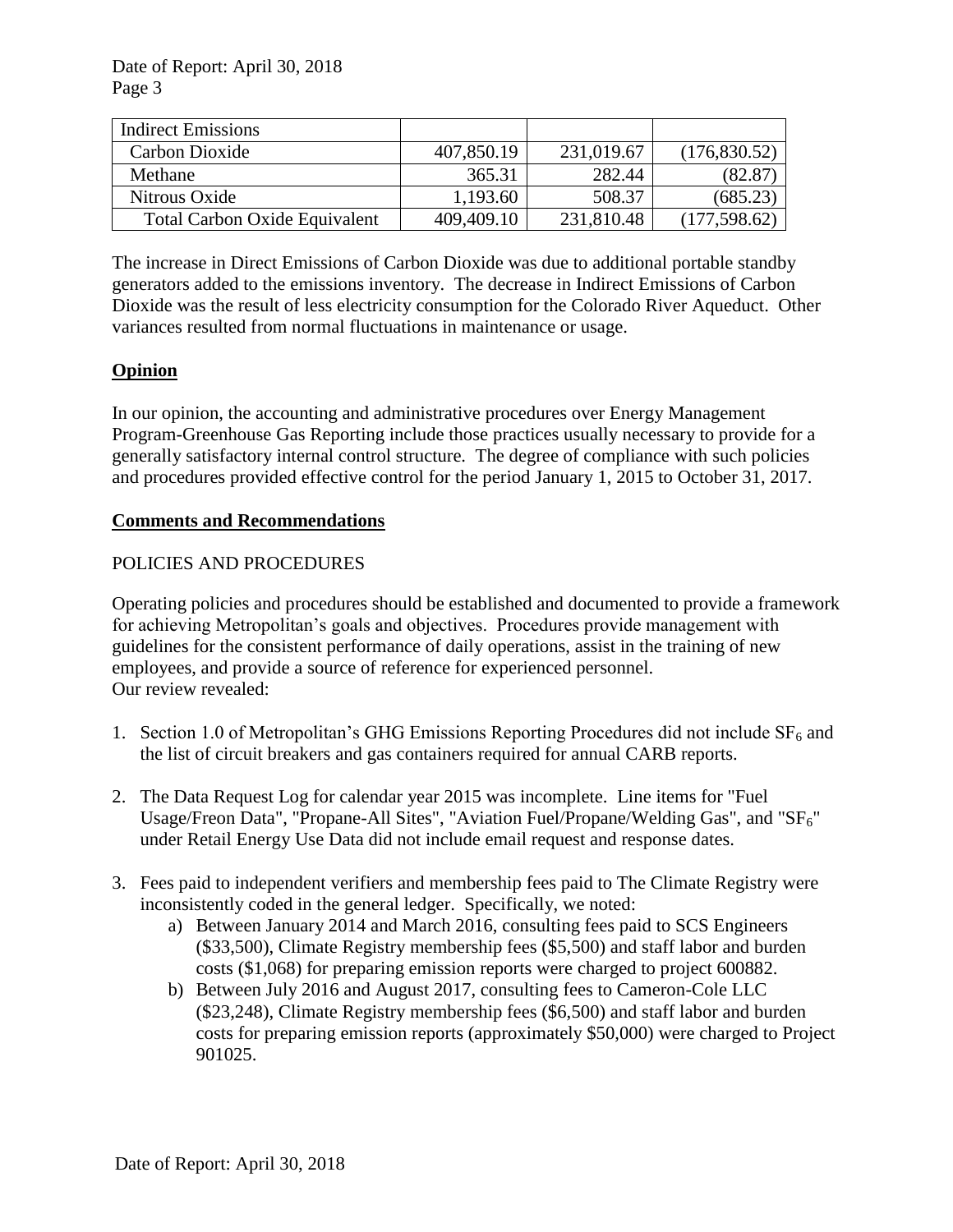Date of Report: April 30, 2018 Page 4

Failure to update policies and procedures could result in inaccuracies and/or delays in preparing annual emissions reports to CARB. Failure to charge EMP expenses to the appropriate project could result in inaccurate/misleading reporting.

We recommend that Program management update GHG Emissions Procedures to include  $SF<sub>6</sub>$ equipment/containers required for CARB reporting. Additionally, we recommend that Program management ensure the data request log is complete. Finally, we recommend that Program management ensure all costs are charged to the appropriate project code.

# **Consulting Agreements with ICF Jones & Stokes, Inc., Wagner Biological Consulting, and Socal Bio-Environmental Associates, LLC**

## **Background**

The Audit Department has completed a review of the accounting and administrative controls over Consulting Agreements with ICF Jones & Stokes, Inc. (ICF), #140607, Wagner Biological Consulting (Wagner), #142365, and Socal Bio-Environmental Associates, LLC (Socal), #142363, as of September 30, 2017.

Our review consisted of evaluating the internal controls over the consultant selection process, agreement administration and reporting practices. Additionally, we tested compliance with contract terms and conditions. Finally, we evaluated the validity and propriety of invoice payments for assurance that the amounts billed were properly calculated and adequately supported.

In July 2013, Metropolitan's Board authorized preliminary design to rehabilitate the pre-stressed concrete cylinder pipe (PCCP) of the Second Lower Feeder, which delivers treated water from the Diemer Treatment Plant to the Palos Verdes Reservoir. Metropolitan selected ICF from a pool of pre-qualified firms to prepare environmental documents. Upon Board approval, Metropolitan entered into a five-year agreement with ICF. The agreement is effective from December 2013 through December 2018, not to exceed \$950,000. ICF completed their work in December 2017 and was paid \$633,241.

The District also entered into three-year, on-call agreements with two pre-qualified vendors, Wagner and Socal, to provide environmental services. Both agreements were effective from March 2014 through February 2017. Payments to both vendors could not to exceed \$200,000 and \$245,000 per contract year, respectively. As of December 2017 both agreements were closed. Total payments to Wagner totaled \$500,153; total payments to Socal totaled \$519,218.

#### **Opinion**

In our opinion, the accounting and administrative procedures over Consulting Agreements with ICF, Wagner, and Socal, include those practices usually necessary to provide for a generally